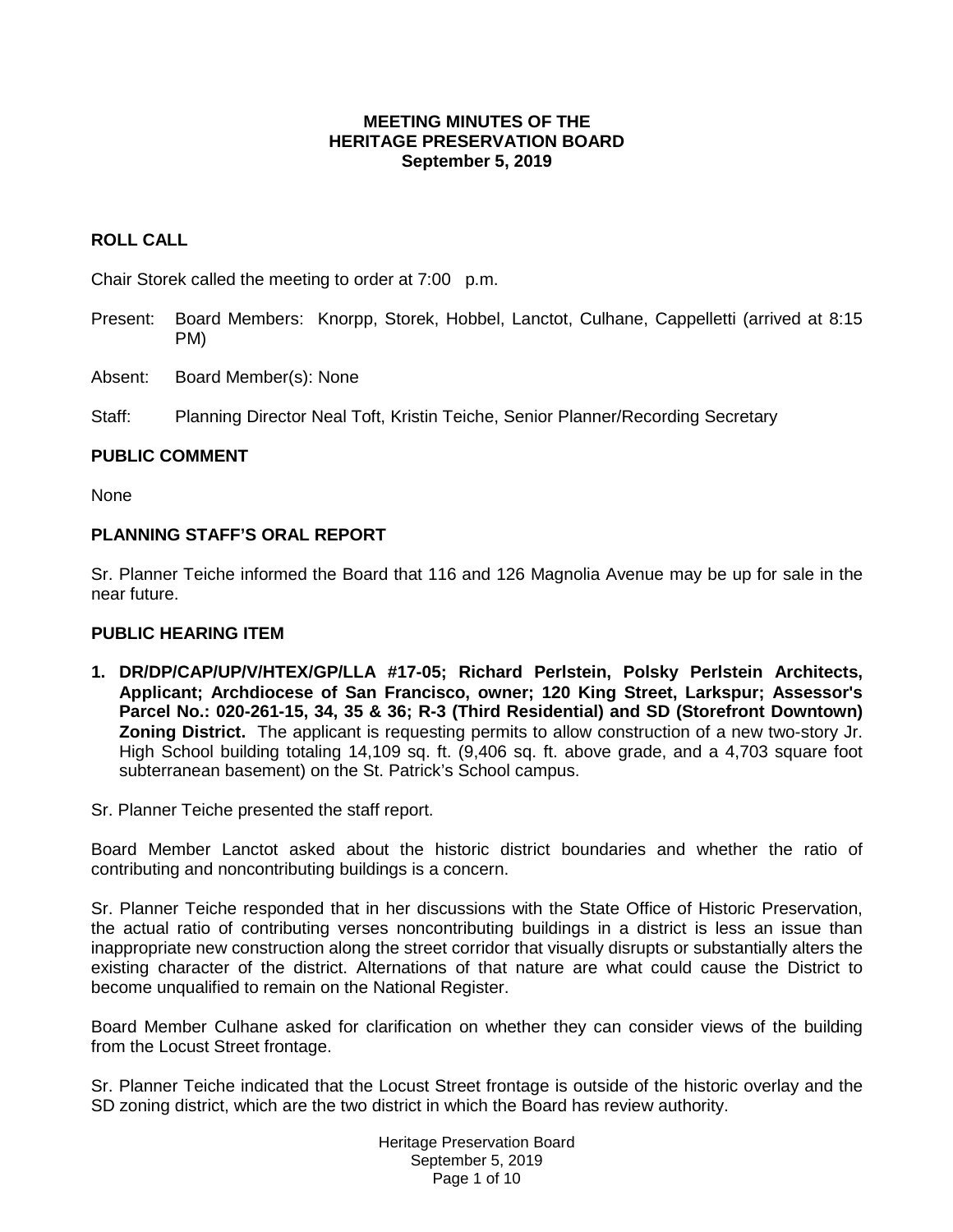Planning Director Toft noted that this is an unusual circumstance, as only a small portion of the building extends into the SD/H zoning districts. This small projection is the reason the project is subject to Board review.

Board Member Lanctot asked again about contributing verses noncontributing structures. She thought the State requires up to 80% of the historic district to be contributing structures. In the future, will the district be in jeopardy if more noncontributing structures are added along the street corridor.

Sr. Planner Teiche responded that in her discussions with State of California preservation staff, it is not specifically a numbers game. Once the historic district is established what would disqualify the district would be inappropriate in-fill additions that substantially impact the quality and character of the corridor.

Board Member Lanctot questions if the building would not count as in-fill because of its distance from the Magnolia Ave frontage? Planner Teiche responded that the City's historic architect concluded that it would not have a significant impact on the historic corridor.

Board Member Culhane asked for more clarity on the limits of their review authority. If this building were completely in the R-3 zoning district, but still visible from Magnolia Avenue would the Board have review authority?

Sr. Planner Teiche responded that if the structure were outside of the SD/H overlay zoning district, but staff found there may be an impact on the historic district due to its visibility from Magnolia Avenue, then staff would raise this issue with the Planning Commission as part of their review.

Planning Director Toft informed the Board that the application is complete and the City has initiated a review process that is subject to a time-line to comply with Permit Streamlining. An initial study has been prepared and this document, as well as the project, will be publicly noticed for a hearing date of October 22, 2019.

There being no more questions of staff, the Chair then asked for a presentation by the applicant.

Mr. Ron Pattani, project director for the St. Patrick's School project, provided the Board with an explanation of how they got to this application.

- This is the first time the school has expanded since 1960's;
- Critical for the vitality of the school and to meet the needs of the school, as well as the needs of a modern education programs for K-8;
- A separate middle school will provide middle school kids the ability to see they have stepped up and moved on;
- The intention is to be complimentary and compatible with the existing structure;
- Wish to be a respectful partner with the City while meeting the needs of the school;
- They have made every effort to be transparent. They have offered to cap the proposed enrollment;
- The design elements reflect the needs of the school, teaching staff, and desires of the parents.
- This project will be funded 100% by the school, not the archdiocese. The interior spaces, which add to the volume and height, are all considered to be essential must have elements for the school.

Heritage Preservation Board September 5, 2019 Page 2 of 10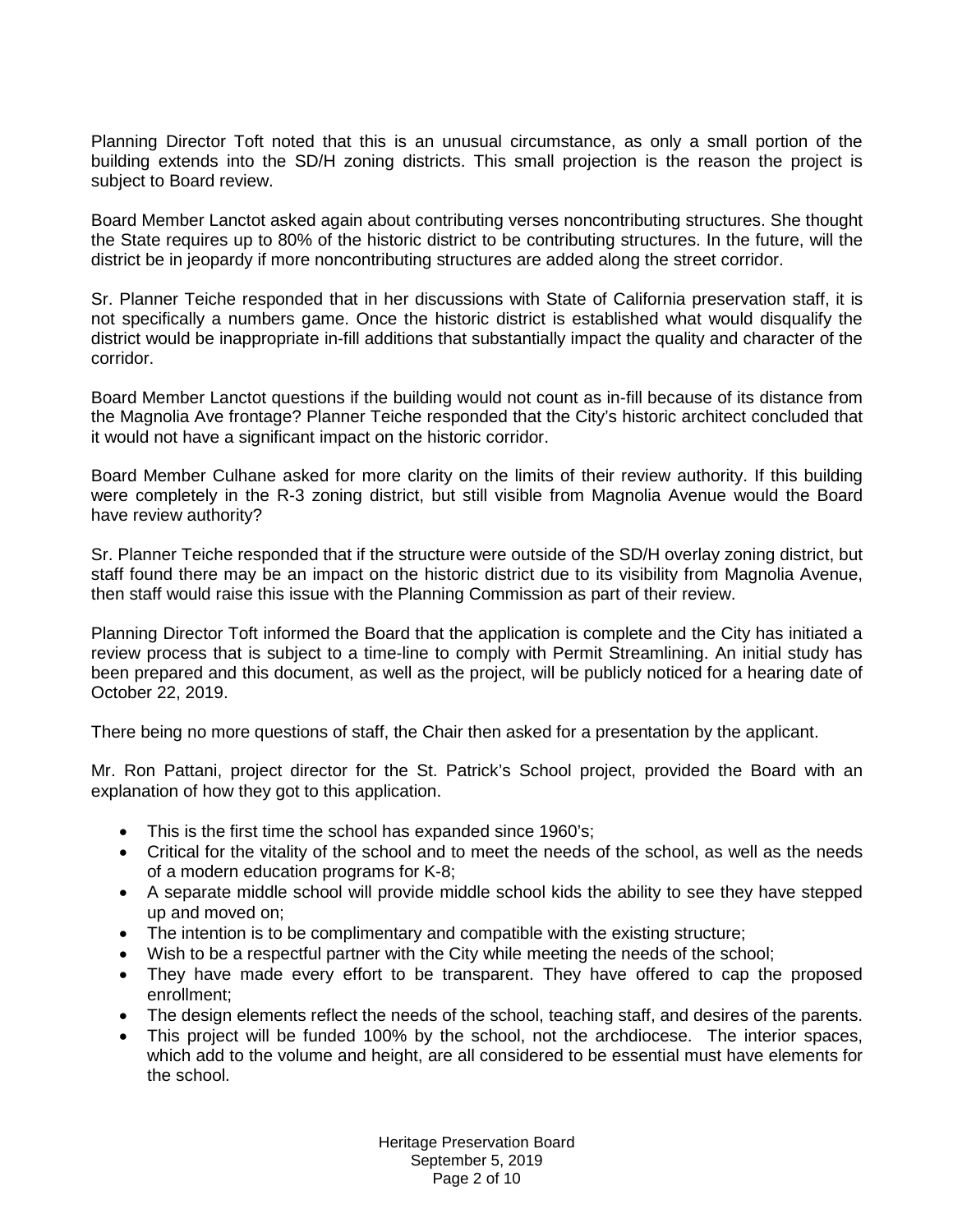Richard Perlstein, project architect made the following comments:

- He identified the extent of the project that extended into the H/SD zoning districts:
- The design began with understanding the needs of the school and the limits of the site;
- A main design factor is the relocation of the primary entry to Locust Ave;
- New design improves circulation on site with new stairways outside and inside the building;
- Building is split level to work with the grade change of the site;
- Massing of structure is influenced by 12-foot ceiling heights, which are needed to provide natural light to the classrooms;
- Building design is intended to read similarly to existing school structures, but also add a modern, open, light filled, main entry;
- The placement of the structure completes the upper parking/play yard and makes it feel more like a square. The school has daily assembly in this area;
- It was the desire of the school to add landscaping. New landscape area is added at the proposed main entry.
- Did not wish to "ape" the existing school, but be a "good neighbor".

Chair Storek asked if any Board Members have questions.

Board Member Lanctot asked for clarity on the concept of the square at the upper parking lot.

Board Member Culhane asked for clarity on the portion of the structure that requires the requested height exception and what the height of the structure would be when viewed from Magnolia Avenue.

Board Member Knorpp requested staff explain how height is measured. He then asked the applicant to explain what "take-a-ways" they had from the comments provided during the previous study session with the Heritage Board.

The applicant and Mr. Patani indicated they did not take any clear direction from the study session, and therefore made no changes in the design. Board Member Knorpp disagreed and indicated he believed the Board provided some clear direction. Mr. Patani stated they were not given any direction from staff to make specific changes. He apologized for the misunderstanding.

Board Member Lanctot asked if there would be a basement in this design. The applicant confirmed a below grade basement is proposed.

There being no more questions, Chair Storek asked for comment from the public.

Eric Miller, 117 King Street (across the street from the school). He referenced a letter from his neighbors to be sure the Board received it. The Board confirmed they did.

Mr. Miller then provided the following comments:

- This is a substantial building that will have a substantial impact on the downtown;
- He is upset that there was no outreach at all from the school with the immediate neighbors;
- He was surprised that there was a prior study session as it was not noticed;
- This is not an attractive building:
- It's made to mimic the unattractive school building, and could be a lot better;
- He objected to the height exception that exceeds permitted height by 5 feet;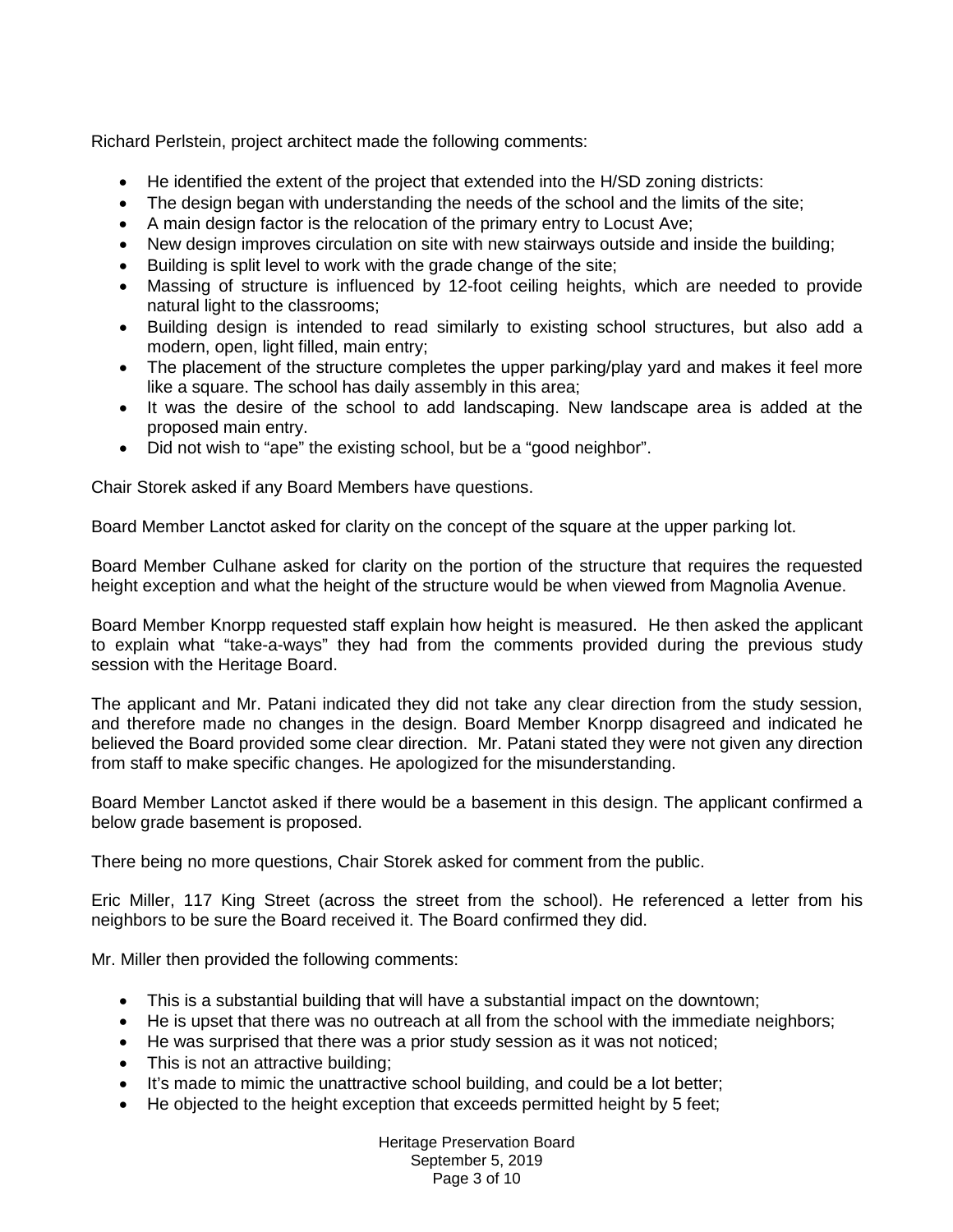- He asked how the Board could view this without story poles;
- Understands this is a school and the school must function, but poles could have been installed in the summer;
- He thought the building should be redesigned before it goes forward.

Ron Patani responded to Mr. Miller's comments by noting that he personally delivered an outreach notice to properties located immediately around the school, and the school held a meeting to present the project. He felt they did everything they did could to be transparent.

Mr. Miller noted he and his neighbors did not receive this notice.

Board Member Knorpp noted the applicant was out of turn and asked that the applicant wait to respond until after all public comment has been provided.

Marilyn River, 120 Pepper Avenue, and owner of 131 King Street.

- This is the first she has heard about this project. Delivering notices to a home does not mean the property owner will receive it, as some do not live in their homes;
- She is concerned that the proposed building will impact her view over the top of existing church buildings to the hills beyond;
- She is disappointed to not have story poles to make a determination;
- She hopes the design will be compatible with historic district while still being visually identifiable as a new structure;
- She is concerned about an increase in the parking requirements, as the school tends to use much of the parking lot as a playground.

There being no additional public comment, the Chair asked if the applicant wished to respond to the public comments.

Ron Patani made the following comments:

- They tried to let everyone know. They received the mailing list from City staff and he personally walked around King Street and Locust and placed a notice in individual mail boxes;
- The school is trying to be transparent.
- He noted they are going through the process as directed by the City. Story poles will happen. The school respects the neighbors.

Planning Director Toft added that the City is about to begin the more formal notification process for the Initial Study and project hearings. This will include advance notice of the story pole schedule.

The Board Members then questioned the applicant on the details of their effort to conduct public outreach.

Chair Storek asked if there were any additional public comments. Being none he closed the public hearing portion and brought the discussion to the dais.

Board Member Culhane commented on the study session on October 17 and her recollection was that the design was a work in progress. She has looked at the building location from Magnolia and determined the building will be visible. She also notes that the primary item that screens the structure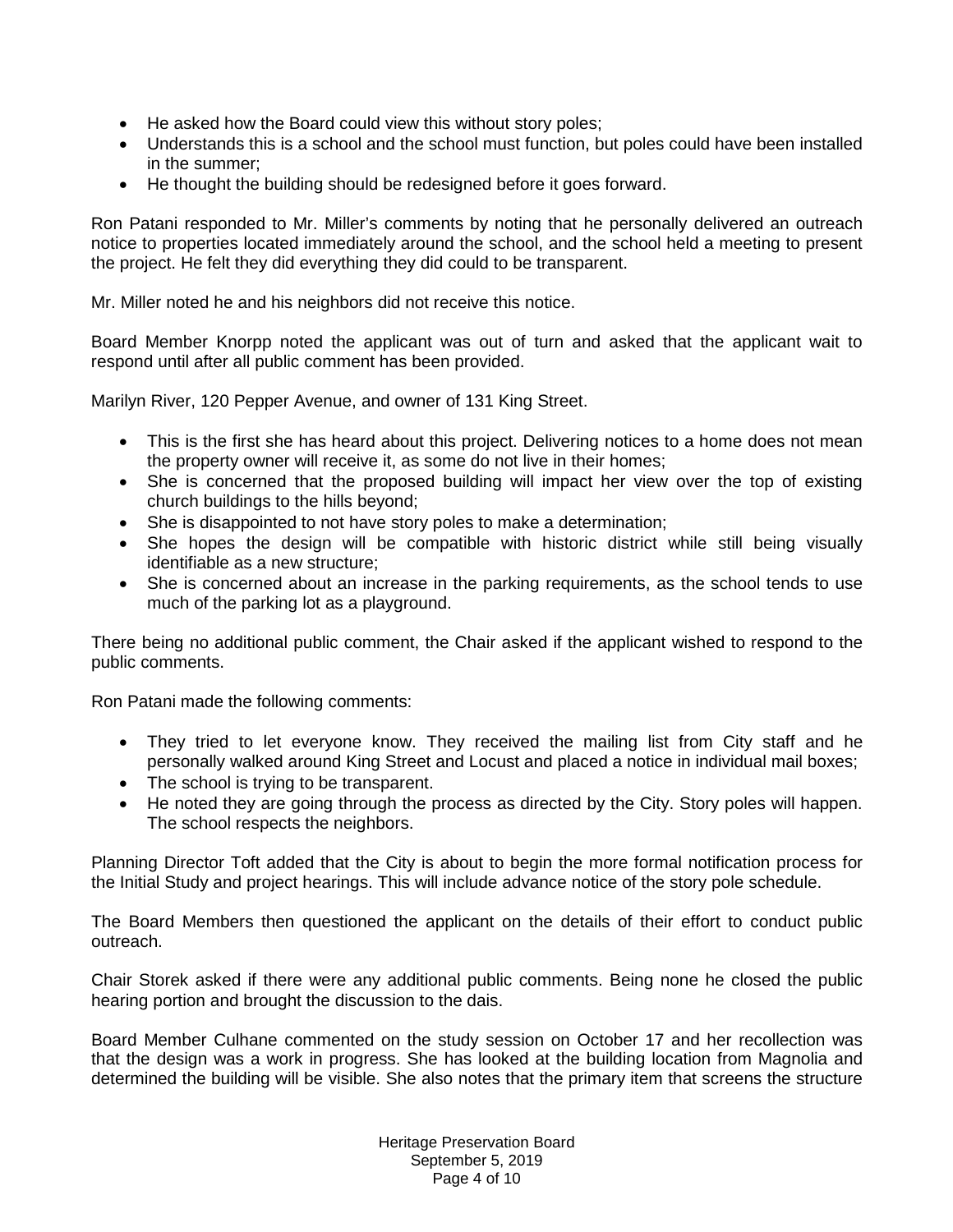is a tree, which will not last forever. She is concerned about the height of the building when viewed from Magnolia Ave.

Board Member Knorpp indicated that he has personally been involved in several development projects for schools and is supportive of them, understands the challenges of fundraising, and the applicants have an excellent architect.. He noted that his recollection (of the study session) was that the Board provided some fairly clear direction regarding the proposed design being incompatible with the historic building on-site and the historic district. He was disappointed that the applicants have not modified the architecture to address their comments.

Board Member Lanctot also stated she remembered providing comments asking for more compatibility with the historic structures on site and in the vicinity. She felt that there was too much effort to be compatible with the existing school building, and a greater effort to bring in elements of the historic structures would make the design more interesting.

Board Member Hobbel agreed the site is challenging due to the various dimensions they are trying to accommodate. He does not see that there will be a direct impact on the historic district. His concerns are related more to traffic and parking.

Chair Storek also noted he remembers the Board providing suggestions for modifications to the architectural design. He is concerned that the public process feels rushed, and that the Board is holding a design review hearing with no story poles. He also finds that the building design does not defer to the historic structures in the vicinity. He is also concerned regarding the environment of the school itself for the students. He likes a lot of things about the proposed landscaping and building, but believes it could make more effort to work with the historic structures in the district.

Board Member Knorpp noted he could not recall if there had been any transportation study or parking study completed for the school. He recollects that during the study session, the Board had asked if there was any possibility of the church/school allowing commercial parking on the school grounds in the evenings after the school is closed, to better support the downtown merchants. He asked if staff had a clearer recollection of this discussion.

Senior Planner Teiche indicated she had a vague recollection this was brought up, but did not really recall the discussion.

Board Member Culhane commented that she agreed with the other Board Members and that it would be beneficial for the building to visually tie into the historic character of its surroundings. She again pointed out the east facing elevation, which she found would be most visible from Magnolia Avenue, and stated she sees it as a wall and it would appear "pretty stark", or "bleak", facing toward the downtown district.

Chair Storek addressed the findings required for a positive recommendation on the project. He felt Finding 1 and 4 were relevant, and he was concerned about these findings with regard to the buildings compatibility with the historic downtown.

Board Member Knorpp asked about Finding No. 5 for clarity. Senior Planner Teiche noted that the Historic Architect had determined she did not find the location and design to conflict with the National Register Standards. If the Board did not agree with her, they could take this finding up as well.

Architect Richard Perlstein addressed the evaluation by the historic architect, and noted it appeared the Board must determine if they agree with the historic architect or not.

> Heritage Preservation Board September 5, 2019 Page 5 of 10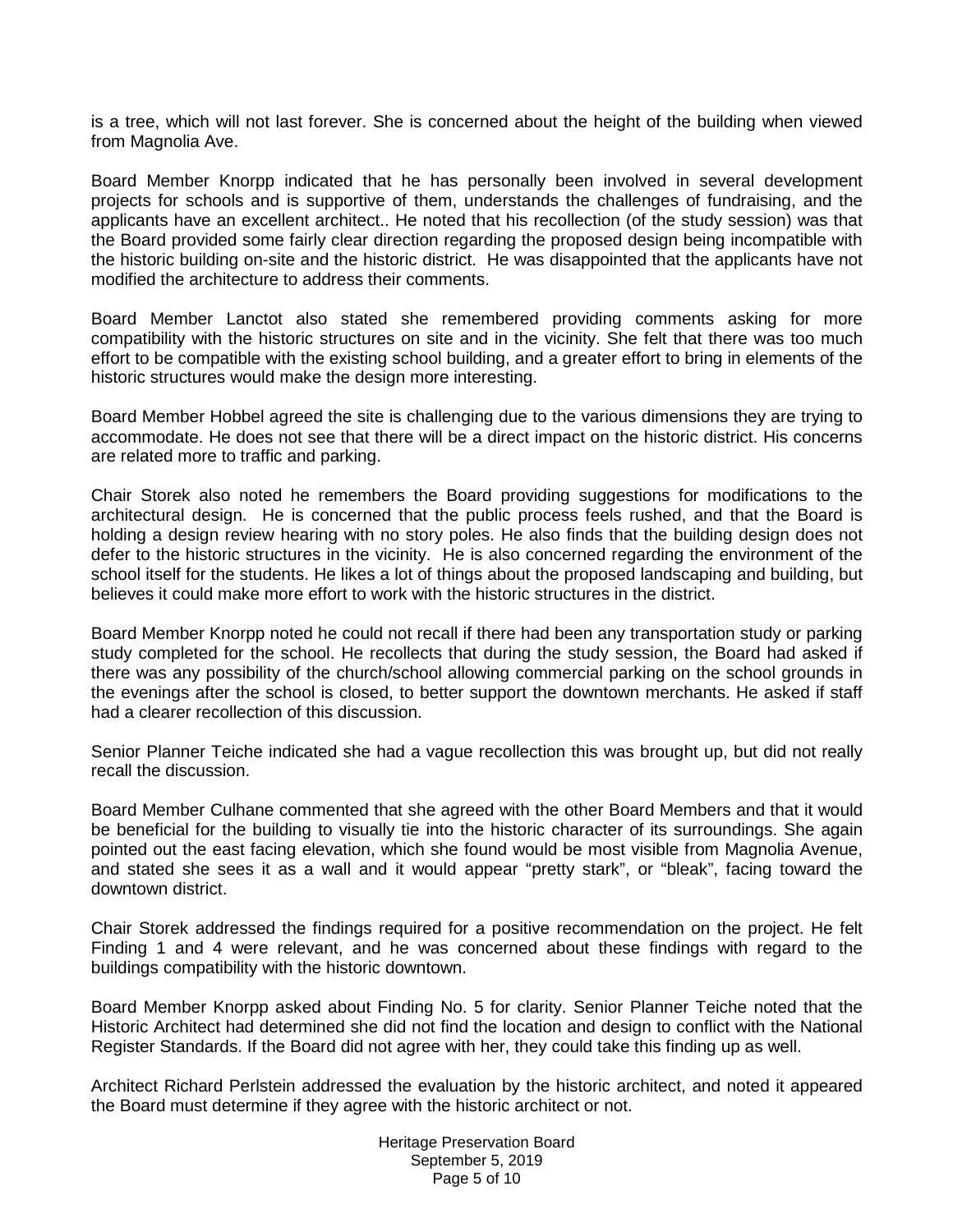Chair Storek read a portion of the letter and noted that she states that the building would "not appear to have a large negative impact on the historic district", which he found to be "faint praise". He further noted that she also concluded that it would be preferable to have a design that is more compatible with the historic church, but that the "district is not largely impacted by the project".

Board Member Culhane stated that based on the wording of her conclusion, the Board has room to address the issue of its compatibility with the historic church buildings on the site.

Board Member Lanctot asked if the architect considered options for a more historically compatible design.

Architect Richard Perlstein responded by stating that during their early design considerations, they opted not to "ape" the historic design but only to echo certain elements so the design would be compatible. He was not sure that architecturally matching the church design was the best approach. He cautioned everyone about designing a horse by committee. He is not sure that mimicking the church is the right precedent.

Chair Storek agreed that "aping" the church building is not the goal. The sentiment he is hearing is that the building is falling short of owning up to its neighbors.

Board Member Knorpp pointed out that this would not be the first time, or last, they did not directly follow the conclusion of the historic architect during their deliberations. The Board is offering clues to make the building more compatible in its current location. During the study session they asked about possible locations outside the SD/H overlay district. He believes the comments raised would not be terribly costly and would result in a more compatible design.

Board Member Culhane noted that the building is oriented toward the west and Locust St. She is concerned that the plain blank 30-foot wall of the east end feels like the building is backing up to the historic district. She feels their charge is to insure the integration of the building into the historic district. It does not have to "ape" the building nearby, just be part of the downtown.

Chair Storek reviewed the options for a recommendation by the Board. Planning Director Toft provided clarification on how the Board may approach their recommendation with regard to the required findings.

Board Member Lanctot noted it is difficult to describe how the Board would like the building to be more compatible with the church and rectory in some level of detail.

Board Member Knorpp stated he is uncomfortable recommending approval. He believes the schools intentions are worthy, but the design needs modification to gain a recommendation for approval.

Board Member Hobbel stated that he believes the Board is finding an issue with compatibility with the historic district. He suggested the recommendation could be that the Board can make Finding 2-5, but Finding 1 is not met.

Board Member Knorpp suggested the recommendation be modified to indicate neither Finding 1 or 4 have been met. He believes 4 is equally important and applicable as 1.

Board member Fran Cappalletti joined the Board at 8:15 PM.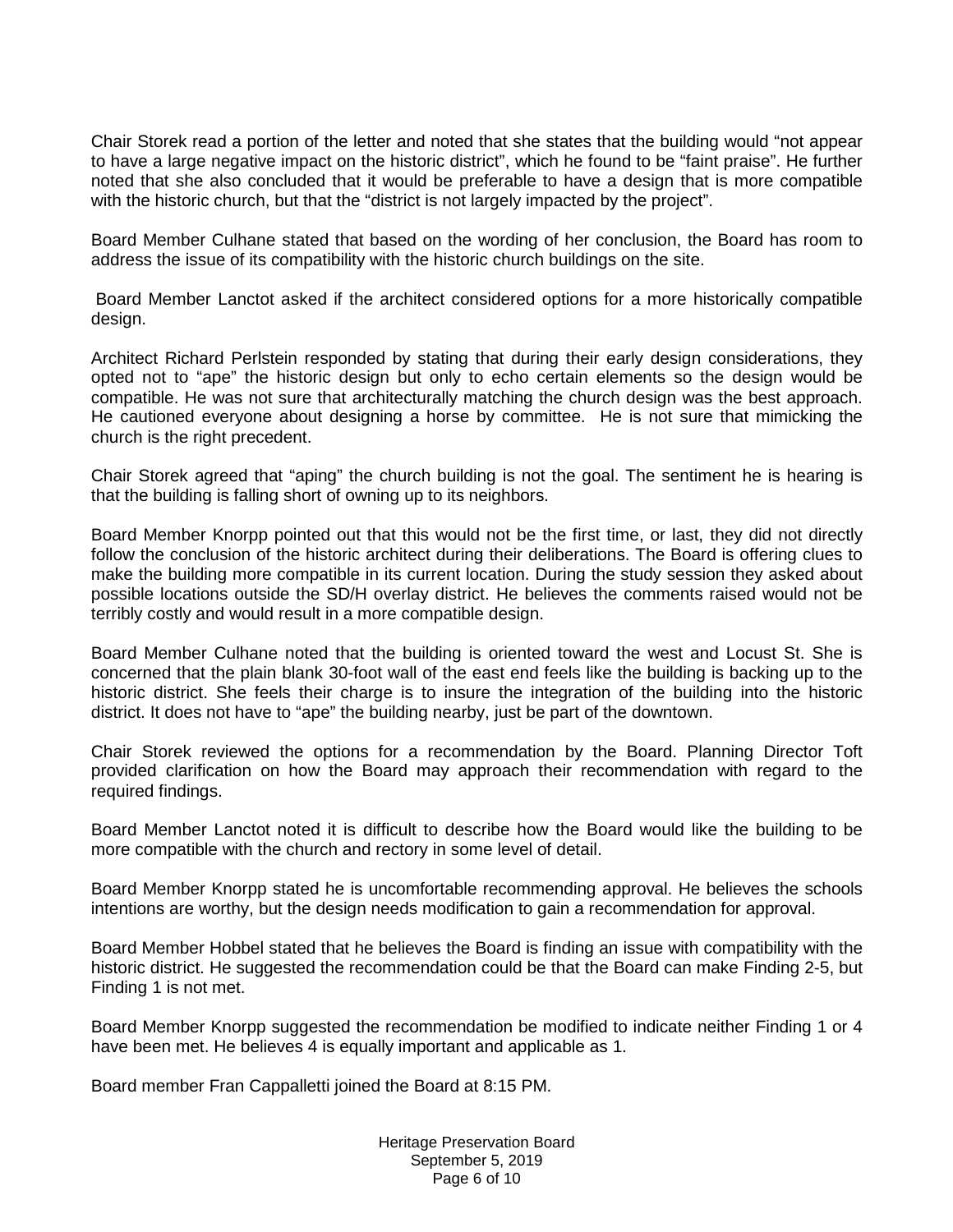Board Member Lanctot agreed that Findings 1 and 4 are in question. She again expressed concern about the east facing wall.

Board Member Knorpp stated he will try a motion:

He moved that the Board neither recommend approval or denial of the project, but suggest that the applicant consider changes consistent with the feedback from tonight's meeting that would address concerns with respect to compatibility to adjacent structures, to the possible loss of landscape treatment, that the primary facades of concern are the eastern, northern façade and the height of the building as it enters the historic district, and that the applicant should consider appropriate treatments, that would be more compatible with the architectural character of the district that would make it more compatible with structures of historic quality. He then stopped and asked if his motion was correctly identifying the concerns of the other Board Members

Board Member Hobbel stated he was in general agreement but questioned the wording with regard to historic compatibility with other buildings.

Board Member Knorpp stated that he only meant that it should not match the existing school building.

Board Member Hobbel then asked if the building should have historic character, or that it blends in with the historic character around it.

Chair Storek stated that he believes the Board Members are looking for an architectural design that respond to historic structures in the close proximity, better than it does now.

Board Member Lanctot noted that this sounded like a simpler motion and asked if the Chair like to try a new motion.

Board member Hobbel agreed it's simpler but less instructive. He asked if the motion could be more specific and provide guidance to be more helpful to the applicant.

Board Member Knorpp asked for guidance from the Planning Director. The Planning Director noted that the motion was started, but the additional commentary was making it hard to track where the motion is going. He recommended that someone restate the motion.

Chair Storek asked if the applicant would like to offer any information for this discussion. Planning Director Toft asked the Chair for clarification on what he was looking for from the applicant. Chair Storek suggested the applicant may be able to address a specific issue and respond, which may help the Board formulate a motion.

Architect Richard Perlstein noted there are many ideas going through his head. He did not wish to obstruct the classroom design inside or change window locations. He was open to evoking aspects of another historic building, but he is not sure how to guide the Board. He then re-reviewed the reasoning for the existing building location and design. He noted there are things they can do with surface, texture and shadow. He hoped to hear the Board offer some ideas that they could go with.

Board Member Culhane asked about the placement of a second floor closet at the northeast corner. This is a visible portion of the building from Magnolia and they have placed a closet there. She asked if the architect could offer a more interesting design feature, such as a window to break up the blank wall plane.

> Heritage Preservation Board September 5, 2019 Page 7 of 10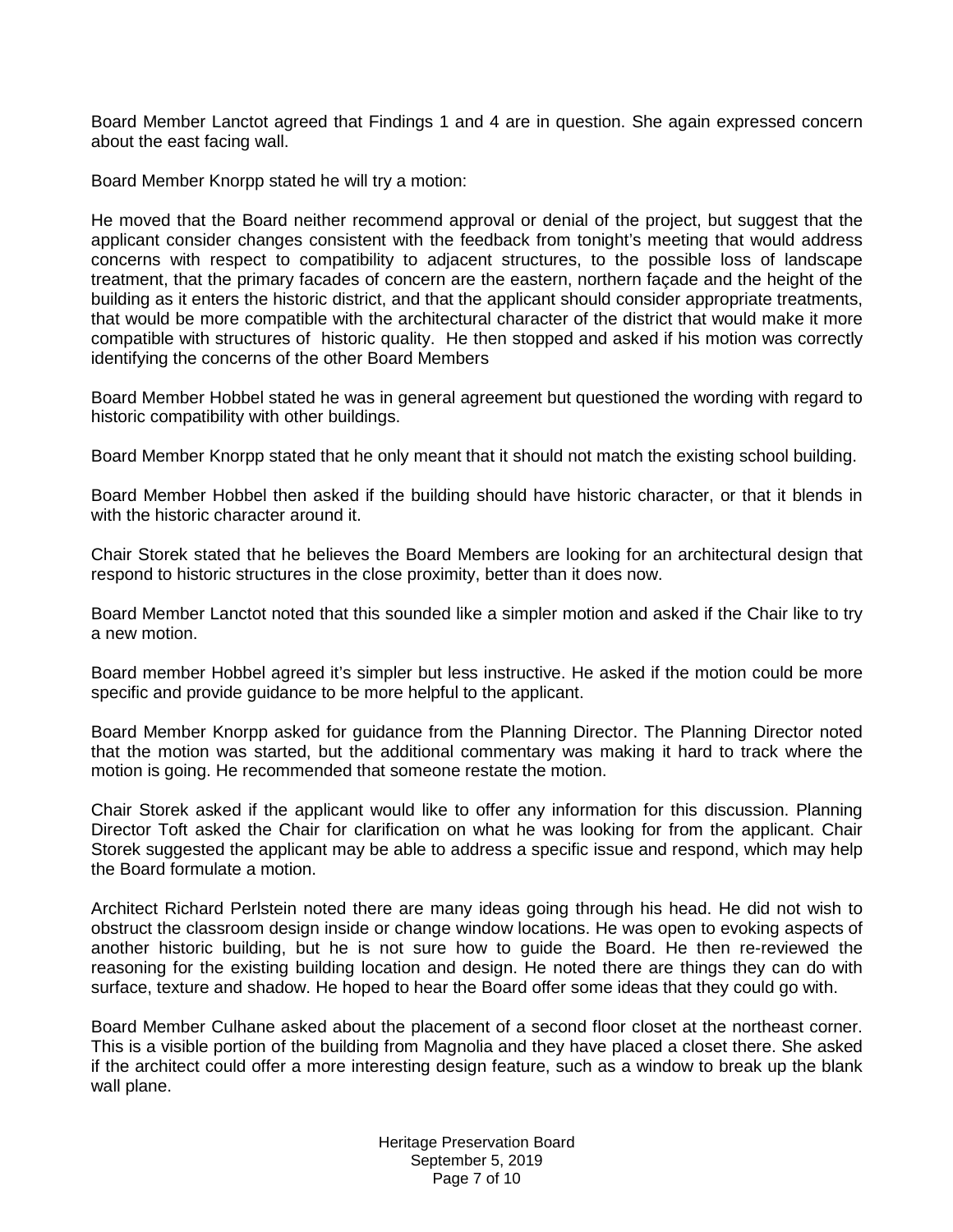Architect Richard Perlstein expressed interest in the Board providing suggestions and asked that they provide specific ideas that they can take a look at.

Board Member Culhane asked for additional guidance from the Planning Director. Director Toft explained the various design details and program aspects the Commission may consider. Director Toft noted that if the Board does not wish to provide specific suggestions for design amendments, it is acceptable to indicate that the Board does not find the building meets certain findings and then state why so the Commission can consider if they agree and the applicant and Commission may explore ways to address the Board's concerns.

Board Member Culhane noted she believes the Board is generally in favor of the project with some modifications. The board can identify the changes they recommend and the Commission can incorporate their Board recommendation into their decision.

The Board then further discussed the aspects they wished to address in their motion.

Board Member Knorpp then withdrew his previous motion and made the following new motion:

*M/s Knorpp/Hobbel moved and approved 5-1 (Board Member Cappelletti abstained), that the project is not yet ready for the Boards approval and the Board recommend the applicant consider alterations to the east and north elevations that would address concerns stated herein tonight with respect to articulation and fenestration to address concerns regarding historic compatibility, the potential loss of*  landscape resources that would open views of the building from the street, and consider if the *proposed 4.5 foot height exception is appropriate in the historic district. Further, the Board finds that the design does not meet Findings 1 and 4, therefore, the Board does not provide a formal recommendation of approval or denial.*

Planning Director Toft stated that the project will be publicly noticed for the upcoming hearing and availability of the Negative Declaration and Initial Study. The public notice will inform the public that the story poles will only be installed for a two week period.

# **BUSINESS ITEMS**

- 2. Board Member Reports.
	- Jon Hobbel provided the board members with identification badges he prepared to assist the Board Members in identifying themselves during the course of their duties.
	- Chair Storek also announced that Board Member Cappelletti posted historic interview videos on Vimeo which is linked to the City website.
	- Board Member Culhane provided the Board with an update on the video project to film a short portion of the walking tour offered by Richard and Sue Cunningham. The videographer should have more time after October.
	- Window replacement in historic buildings. Planner Teiche asked for guidance from the Board regarding home owner requests to change out windows. She explained the policy she typically provides. Her question was whether the Board is open to allowing replacement of historic windows on any elevation with energy efficient windows that are designed to match the historic detailing. Planning Director Toft noted that City's are currently attempting to address

Heritage Preservation Board September 5, 2019 Page 8 of 10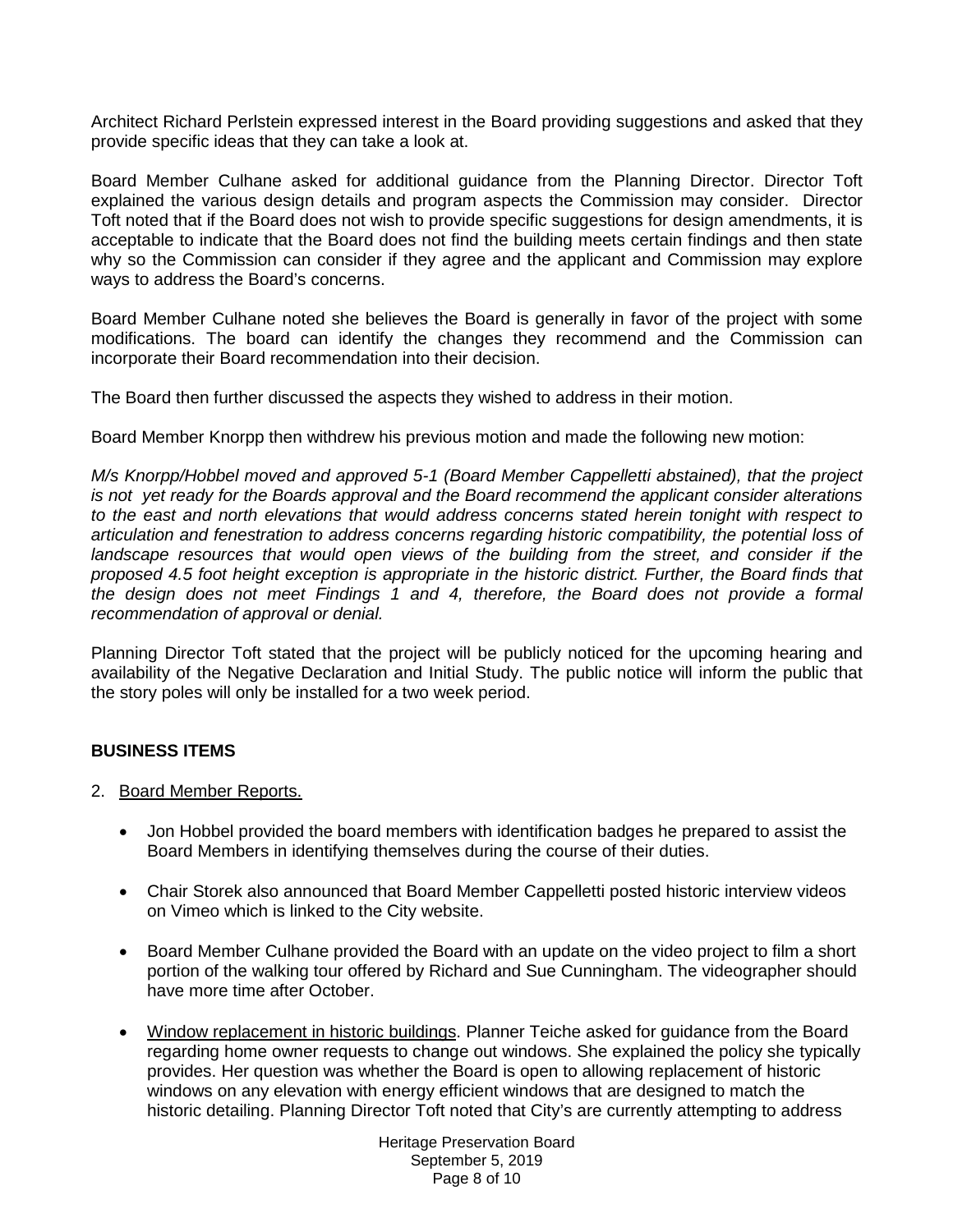climate change and reducing the carbon footprint of homes through improved energy efficiency. He stated it is hard to defend the retention of inefficient windows. Board Member Lanctot noted that the City has replaced the majority of the historic windows in City Hall with matching energy efficient windows, so she thinks it would be appropriate to approach individual residential resources in a similar manner. Board Member Knorpp indicated he has personal experience with this matter for his home and commercial building. He agreed that the Board should take an approach that allows the applicants to retain the historic character and design details of the windows, but allow for new energy efficient windows. Chair Storek also agreed. Board Member Hobbell asked about cost, then agreed in concept with the Board. Board Member Knorpp indicated that he believes the Board should be somewhat "slavish" in insisting on appropriate replications. Board Member Hobbell agreed but clarified that generally he wanted the home to have more leeway for non-visible windows.

- Solar Panels Planner Teiche asked the Board to provide staff with a policy regarding solar panels. Chair Storek stated that solar panels should be permitted where they are needed. They should be located away from the visible façade of the building if possible, but otherwise, they are allowed if visible. The other Board Members were in agreement.
- Board Member Knorpp asked the Board to ask for a moment of remembrance or support for Board Member Sink, whose son passed away unexpectedly.
- Board Member Hobbel announced that he contacted a firm to have the Board's book Larkspur Past and Present digitize the board's book. They take apart a bound book and scan it page by page. The full cost is approximately \$100+.

*M/s Knorpp/Culhane moved, and the Board approved 6-0 to authorize an expenditure of up to \$500 for the scanning of the historic book.* 

- Board Member Lanctot announced that she is working with past Board Member Marilyn River to requesting funding from the Community Foundation to pay the cost of updating the second floor lobby which serves as the historic room. She is working with City Hall on how to get the painting completed.
- Board Member Culhane asked if there is a naming policy

APPROVAL OF MINUTES April 15, June 4<sup>th</sup> 2019.

*M/S Lanctot/Hobbel moved, and the Board approved 5-1 (Board Member Knorpp abstained) the April 15 and June 4th meeting minutes as drafted.* 

# **NEXT MEETING DATE**

Chair Storek noted that December 5, 2019 was the next possible meeting date.

Board Member Hobbel moved to adjourn.

Respectfully submitted,

Kristin Teiche, Senior Planner/Recording Secretary

Heritage Preservation Board September 5, 2019 Page 9 of 10